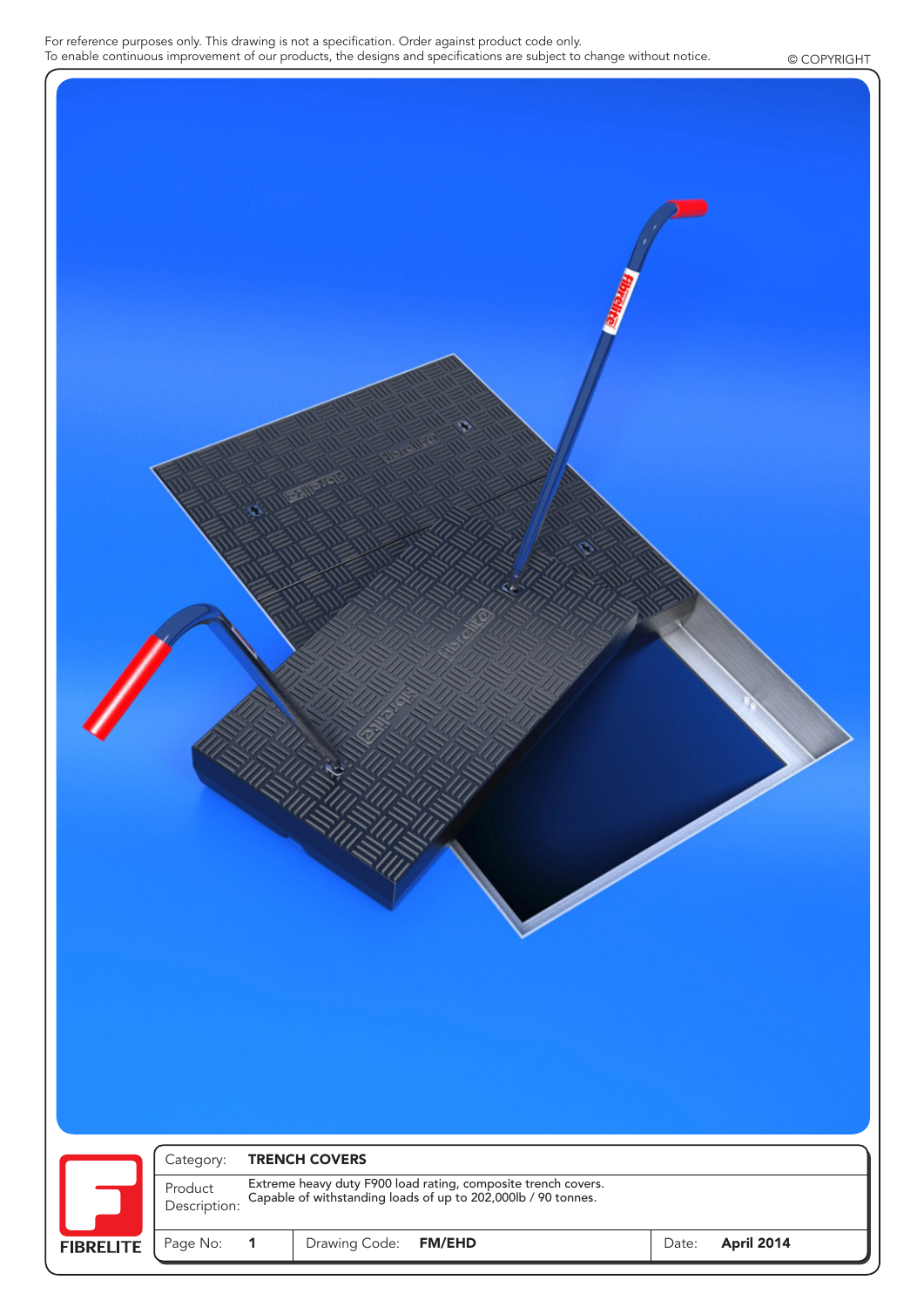For reference purposes only. This drawing is not a specification. Order against product code only. To enable continuous improvement of our products, the designs and specifications are subject to change without notice. © COPYRIGHT



| <b>Product</b><br>Code | <b>Cover Length</b><br>DIM "A" (mm) | Weight (Kg) |
|------------------------|-------------------------------------|-------------|
| FM45-60-117/EHD        | 600                                 | 42          |
| FM45-70-117/EHD        | 700                                 | 49          |
| FM45-80-117/EHD        | 800                                 | 57          |
| FM45-90-117/EHD        | 900                                 | 65          |

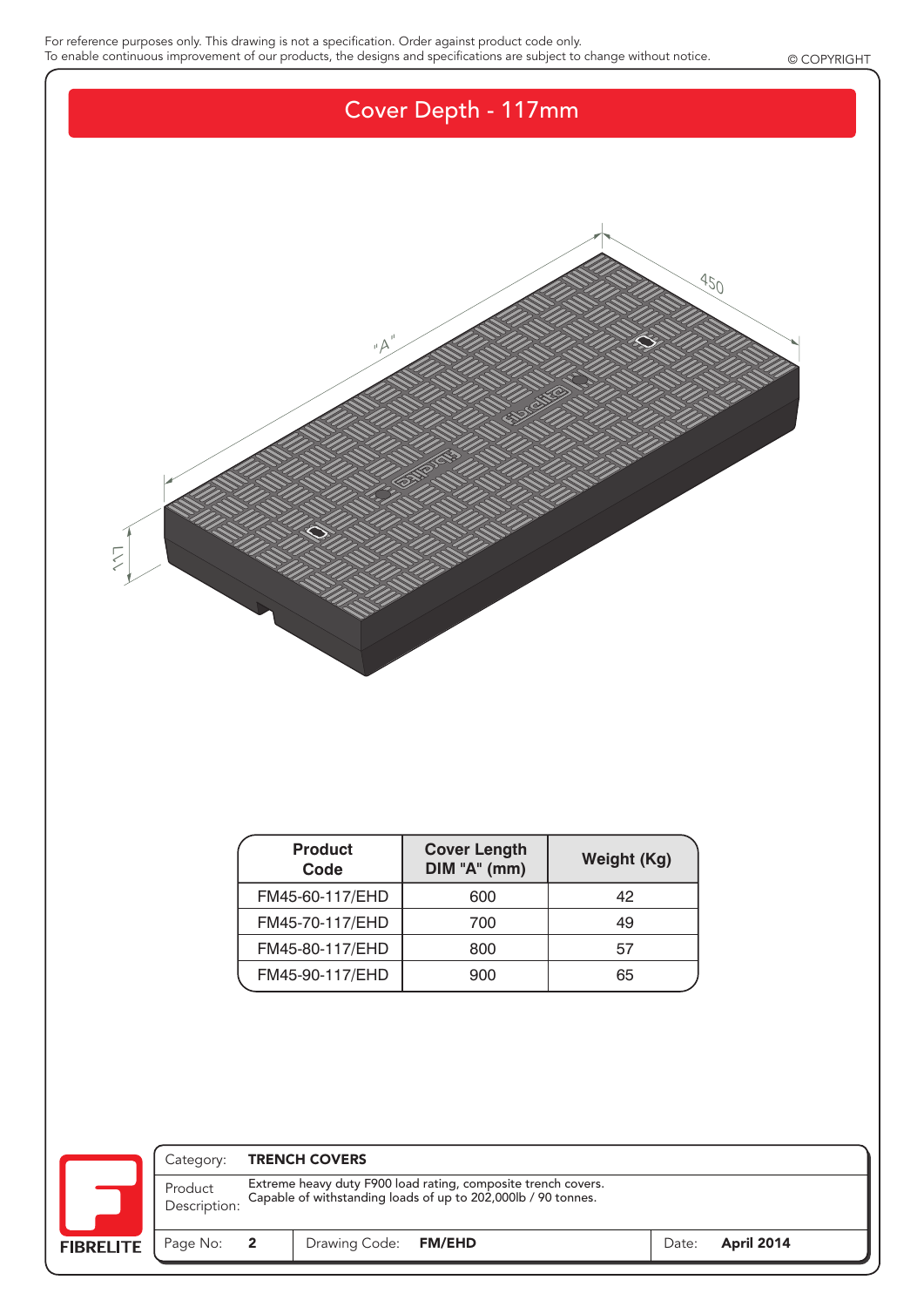For reference purposes only. This drawing is not a specification. Order against product code only. To enable continuous improvement of our products, the designs and specifications are subject to change without notice. © COPYRIGHT